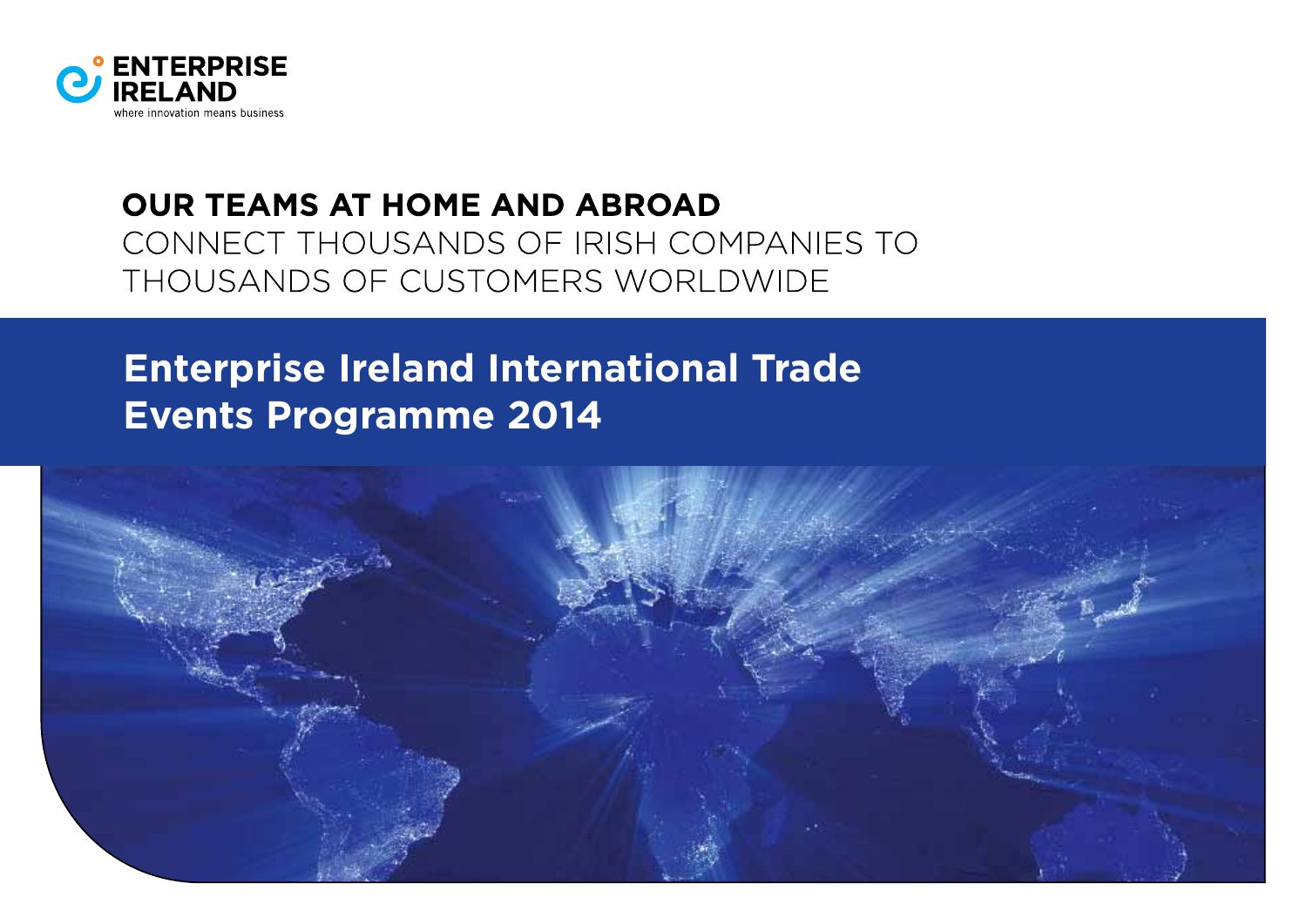### **International Trade Events Programme**

This is the 2014 International Trade Events Programme of Enterprise Ireland. The objective is to give our clients an opportunity to exchange ideas, to connect with existing and new customers, access key decision makers and increase sales in international markets. For more information on this programme, please visit www.enterprise-ireland.com/events

#### **Inward Mission**

Inward Missions are events in Ireland to which are groups of overseas decision makers are invited by Enterprise Ireland to meet prospective Irish Suppliers. These missions are targeted at specific sectors.

#### Trade Fair

Enterprise Ireland organises group stands at many of the most important trade fairs and exhibitions across the world. Clients may take space on these group stands to showcase their products/services, meet new buyers/partners and gain market intelligence.

#### Client Knowledge Forums

Enterprise Ireland organises a wide range of events for clients to learn about new markets and sectors, market trends/ developments and developing skills in exporting. These events take place in Ireland.

#### Outward Mission

Outward Missions are events organised by Enterprise Ireland to which groups of Irish companies travel to an overseas market with Enterprise Ireland to meet prospective business contacts in that market. Many of these Missions are led by senior Government Ministers. The majority of these missions are sector specific.

#### Study Visit

With the objective of assisting clients to research new markets and sectors and trends in markets and marketing, Enterprise Ireland organises a series of study visits for groups of Irish clients overseas. These include Study visits to markets, trade fairs and conferences.

#### Sales Leads Events

Sales Leads are events which Enterprise Ireland organises to create networking opportunities for Irish clients to engage with existing and prospective customers and partners. The majority of these are sector specific. Sales leads events always take place in the marketplace.

| <b>Date</b>           | <b>Event Name</b>                                 | Location                            | <b>Sector</b>                        | <b>Type of Event</b>             | <b>Contact</b>                          |
|-----------------------|---------------------------------------------------|-------------------------------------|--------------------------------------|----------------------------------|-----------------------------------------|
| January, 5-9          | <b>An Taoiseach Gulf Trade</b><br><b>Mission</b>  | Dubai, Abu Dhabi,<br>Doha, Riyadh   | Multisector                          | <b>Outward Mission</b>           | sean.davis@enterprise-ireland.com       |
| January, 19-22        | <b>Showcase Ireland</b>                           | <b>Dublin</b>                       | Consumer                             | <b>Inward Mission</b>            | marie.rooney@enterprise-ireland.com     |
| January, 22-24        | <b>MSV to ASTD Tech</b><br><b>Knowledge</b>       | Las Vegas                           | Business/Consumer<br><b>Services</b> | <b>Study Visit</b>               | kevin.obrien@enterprise-ireland.com     |
| <b>January, 27-30</b> | <b>Arab Health</b>                                | <b>UAE</b>                          | Life Sciences                        | <b>Trade Fair</b>                | sean.davis@enterprise-ireland.com       |
| February, 3-6         | <b>MSV to Mining Indaba</b>                       | Cape Town                           | Construction                         | <b>Study Visit</b>               | fred.klinkenberg@enterprise-ireland.com |
| February, 5-6         | <b>MRO Middle East</b>                            | <b>Dubai</b>                        | Aviation                             | <b>Trade Fair</b>                | anthony.cahill@enterprise-ireland.com   |
| February, 6           | <b>Womenswear Trend</b><br><b>Forecast Spring</b> | <b>Dublin</b>                       | Consumer                             | <b>Client Knowledge</b><br>Forum | kate.english@enterprise-ireland.com     |
| February, 7-16        | <b>Education Mission to</b><br><b>India</b>       | Delhi, Chennai, Pune<br>, Bangalore | Education                            | <b>Outward Mission</b>           | james.mackrill@enterprise-ireland.com   |
| February, 10-13       | <b>Education in Ireland</b><br><b>Campaign</b>    | Ontario                             | Education                            | <b>Sales Leads</b>               | ross.ocolmain@enterprise-ireland.com    |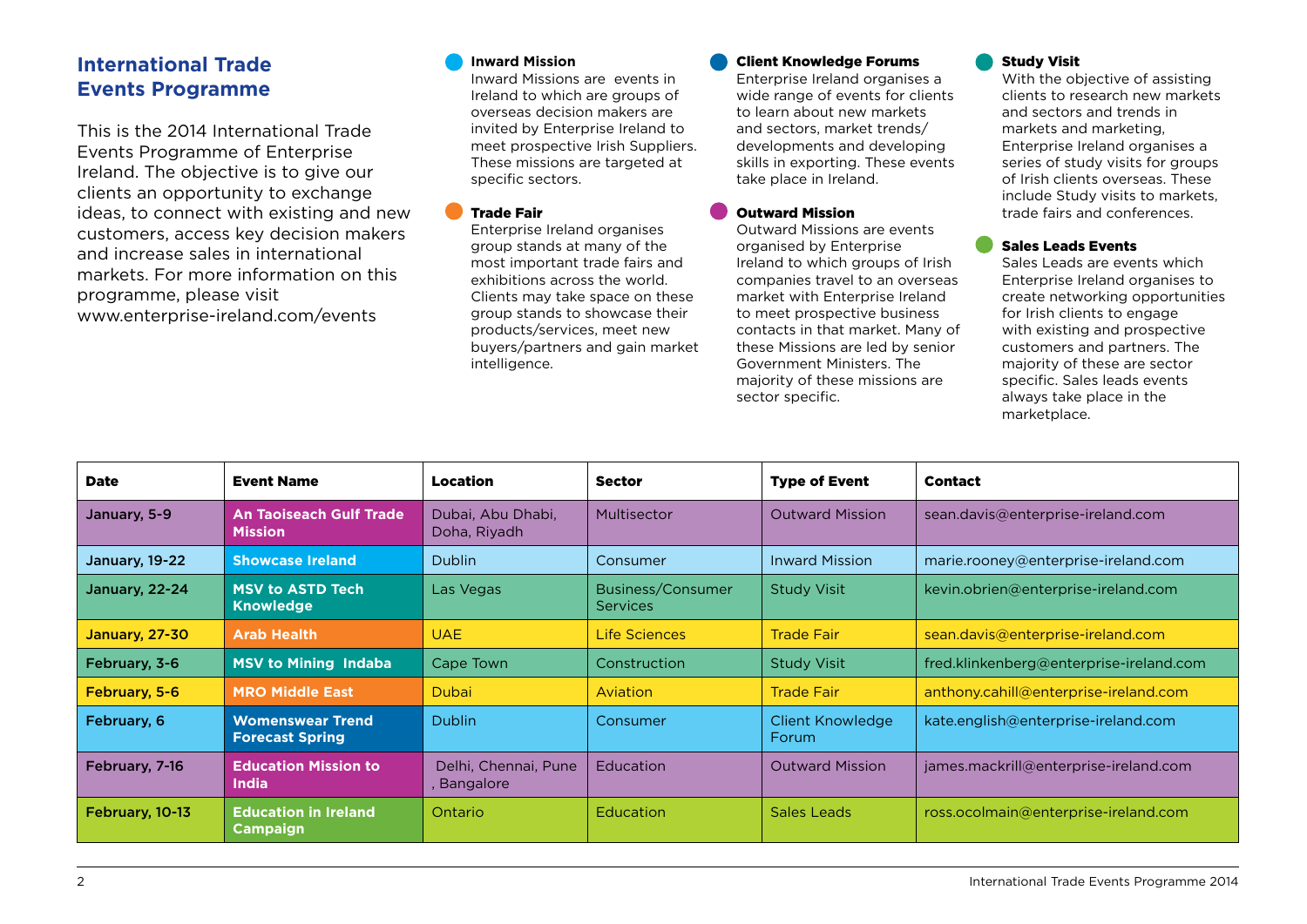| <b>Date</b>         | <b>Event Name</b>                                                                                            | <b>Location</b>                                                  | <b>Sector</b>                             | <b>Type of Event</b>             | <b>Contact</b>                           |
|---------------------|--------------------------------------------------------------------------------------------------------------|------------------------------------------------------------------|-------------------------------------------|----------------------------------|------------------------------------------|
| February, 10-14     | <b>Singapore Air Show</b>                                                                                    | Singapore                                                        | Aviation                                  | <b>Outward Mission</b>           | smruti.inamdar@enterprise-ireland.com    |
| February, 11-13     | <b>MD&amp;M West</b>                                                                                         | Anaheim: California                                              | Life Sciences                             | <b>Study Visit</b>               | john.shiel@enterprise-ireland.com        |
| February, 12-13     | <b>Trade Mission Malaysia</b>                                                                                | Kuala Lumpur                                                     | Multisector                               | <b>Outward Mission</b>           | smruti.inamdar@enterprise-ireland.com    |
| February, 24-27     | <b>Mobile World Congress</b>                                                                                 | <b>Barcelona</b>                                                 | Communications/<br><b>Digital Content</b> | <b>Trade Fair</b>                | dervilla.flynn@enterprise-ireland.com    |
| February, 24-28     | <b>RSA San Fran</b>                                                                                          | <b>San Francisco</b>                                             | <b>Enterprise Software</b>                | <b>Sales Leads</b>               | rory.griffith@enterprise-ireland.com     |
| February, 25        | <b>Exploring Exporting</b><br><b>Workshop</b>                                                                | Cork                                                             | Multisector                               | <b>Client Knowledge</b><br>Forum | rena.cushion@enterprise-ireland.com      |
| <b>March, 2-7</b>   | <b>North American</b><br><b>Counsellor Tour</b>                                                              | Ireland                                                          | Education                                 | <b>Inward Mission</b>            | gill.roe@enterprise-ireland.com          |
| March, 6            | <b>Collaborative Tendering</b><br>in the UK Water Market<br><b>Workshop</b>                                  | <b>Dublin</b>                                                    | Multisector                               | <b>Client Knowledge</b><br>Forum | maureen.barry@enterprise-ireland.com     |
| <b>March, 7-16</b>  | <b>SXSW</b>                                                                                                  | <b>Austin</b> ; Texas                                            | Multisector                               | <b>Trade Fair</b>                | simone.boswell@enterprise-ireland.com    |
| March, 12           | <b>St Patrick's Day</b><br><b>Networking Event</b><br><b>London</b>                                          | London                                                           | Multisector                               | Sales Leads                      | christine.esson@enterprise-ireland.com   |
| March, 12           | <b>UK Connections Forum</b>                                                                                  | London                                                           | <b>Enterprise Software</b>                | <b>Sales Leads</b>               | judi.blackmur@enterprise-ireland.com     |
| <b>March, 12-14</b> | <b>China Pharmaceutical</b><br><b>Association of Plant</b><br><b>Engineering Annual</b><br><b>Conference</b> | <b>Beijing</b>                                                   | Construction                              | <b>Trade Fair</b>                | jonathan.nie@enterprise-ireland.com      |
| March, 15           | <b>France Networking Event</b>                                                                               | <b>Paris</b>                                                     | Multisector                               | Sales Leads                      | sinead.lonergan@enterprise-ireland.com   |
| <b>March, 15-27</b> | <b>Salao do Estudante</b>                                                                                    | São Paulo, Curitiba,<br><b>Belo Horizonte, Rio</b><br>de Janeiro | Education                                 | <b>Trade Fair</b>                | lucia.reynolds@enterprise-ireland.com    |
| March, 17           | <b>St Patrick's Day</b><br><b>Networking Event</b><br><b>Edinburgh</b>                                       | Edinburgh                                                        | Multisector                               | Sales Leads                      | christine.esson@enterprise-ireland.com   |
| <b>March, 17-18</b> | <b>Washington St Patrick's</b><br><b>Day Trade Event</b>                                                     | Washington DC                                                    | Multisector                               | <b>Outward Mission</b>           | jonathan.mcmillan@enterprise-ireland.com |
| <b>March, 18-20</b> | <b>Interphex</b>                                                                                             | New York                                                         | Life Sciences                             | <b>Outward Mission</b>           | maria.jennings@enterprise-ireland.com    |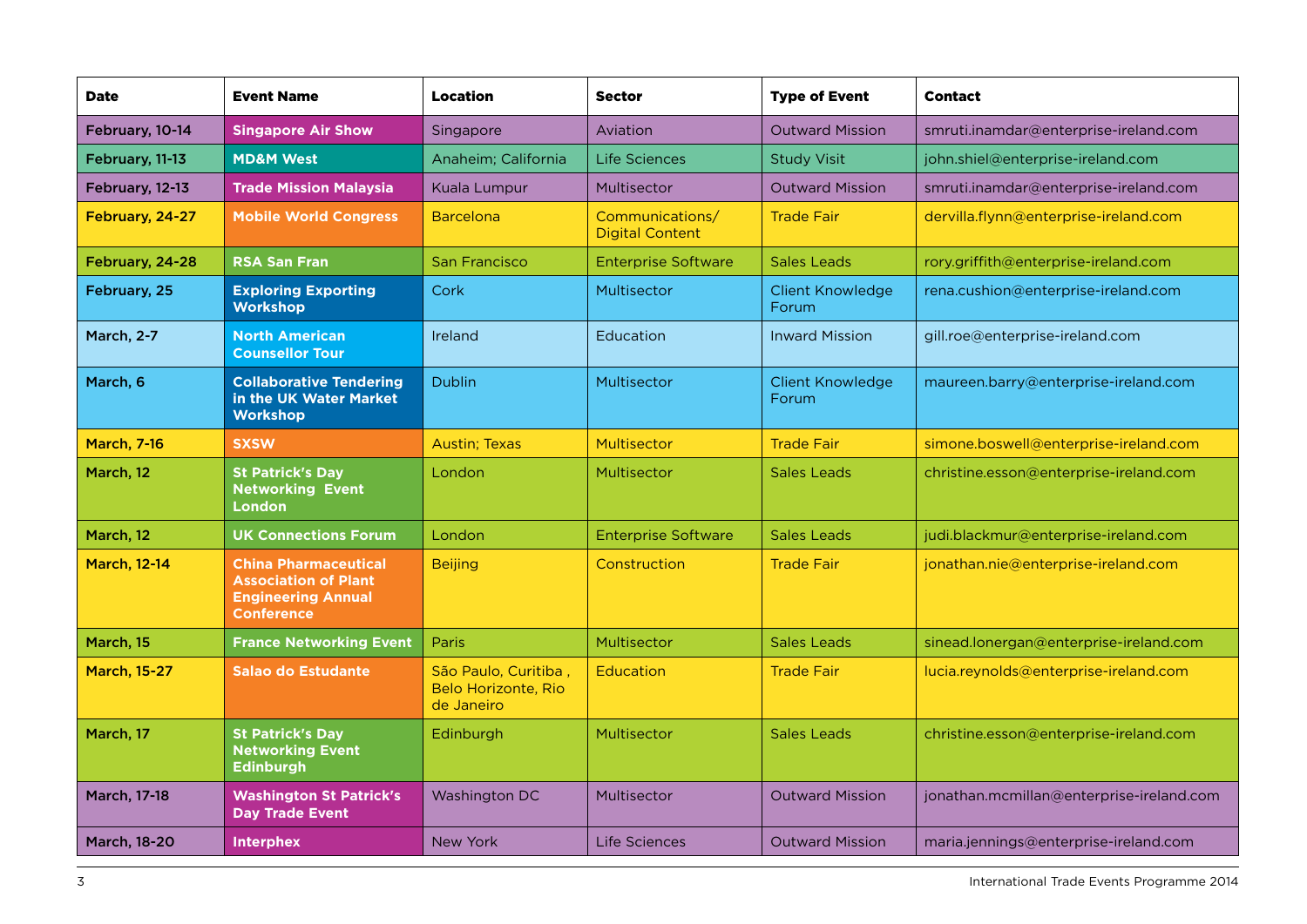| <b>Date</b>         | <b>Event Name</b>                                                                   | <b>Location</b> | <b>Sector</b>                             | <b>Type of Event</b>             | <b>Contact</b>                           |
|---------------------|-------------------------------------------------------------------------------------|-----------------|-------------------------------------------|----------------------------------|------------------------------------------|
| March, 20           | <b>Polish CFO Forum -</b><br><b>Irish Financial Services</b><br><b>Solutions</b>    | Warsaw          | <b>Financial Services/</b><br><b>BPO</b>  | <b>Sales Leads</b>               | mike.hogan@enterprise-ireland.com        |
| <b>March, 25-27</b> | Media&Entertainment<br><b>Market Study Visit to</b><br><b>Italy</b>                 | Bologna, Rome   | Communications/<br><b>Digital Content</b> | <b>Study Visit</b>               | sara.bonomi@enterprise-ireland.com       |
| March, 25-27        | <b>US Data Centres Tech</b><br><b>Showcase</b>                                      | <b>Dublin</b>   | Construction                              | <b>Inward Mission</b>            | jonathan.mcmillan@enterprise-ireland.com |
| April, 3            | <b>Data Centres in</b><br><b>Scandinavia</b>                                        | Stockholm       | Construction                              | <b>Sales Leads</b>               | sten.mogard@enterprise-ireland.com       |
| April, 3            | <b>Business Opportunities in</b><br><b>Central Europe</b>                           | <b>Dublin</b>   | Multisector                               | <b>Client Knowledge</b><br>Forum | mike.hogan@enterprise-ireland.com        |
| April, 7            | <b>Abu Dhabi Chamber</b><br>of Commerce Visit to<br><b>Ireland</b>                  | <b>Dublin</b>   | Multisector                               | <b>Inward Mission</b>            | sean.davis@enterprise-ireland.com        |
| <b>April, 7-10</b>  | <b>MIPTV</b>                                                                        | Cannes          | Communications/<br><b>Digital Content</b> | <b>Trade Fair</b>                | damien.mccarney@enterprise-ireland.com   |
| April, 9            | <b>UK Construction Network</b><br><b>Event</b>                                      | London          | Construction                              | <b>Sales Leads</b>               | john.hunt@enterprise-ireland.com         |
| April, 9            | <b>#GETSETUK</b>                                                                    | London          | Multisector                               | <b>Sales Leads</b>               | christine.esson@enterprise-ireland.com   |
| April, 11           | <b>US Consumer Markets</b><br><b>Peer Learning</b>                                  | <b>Dublin</b>   | Consumer                                  | <b>Client Knowledge</b><br>Forum | marieclaire.hoey@enterprise-ireland.com  |
| <b>April, 15-18</b> | <b>International Exhibition</b><br>& Conference on Higher<br><b>Education IECHE</b> | Riyadh          | Education                                 | <b>Trade Fair</b>                | terry.mcparland@enterprise-ireland.com   |
| April, 15           | <b>Software &amp; Services UK</b><br><b>Embassy Dinner</b>                          | London          | <b>Enterprise Software</b><br>Solutions   | <b>Sales Leads</b>               | gavin.mcwhirter@enterprise-ireland.com   |
| <b>April, 22-24</b> | <b>Global Higher Education</b><br><b>Exhibition GHEDEX</b>                          | Muscat; Oman    | Education                                 | <b>Trade Fair</b>                | terry.mcparland@enterprise-ireland.com   |
| April, 24           | <b>Exploring Opportunities</b><br>in the U.K. Industrial<br><b>Water Market</b>     | London          | Multisector                               | <b>Sales Leads</b>               | maureen.barry@enterprise-ireland.com     |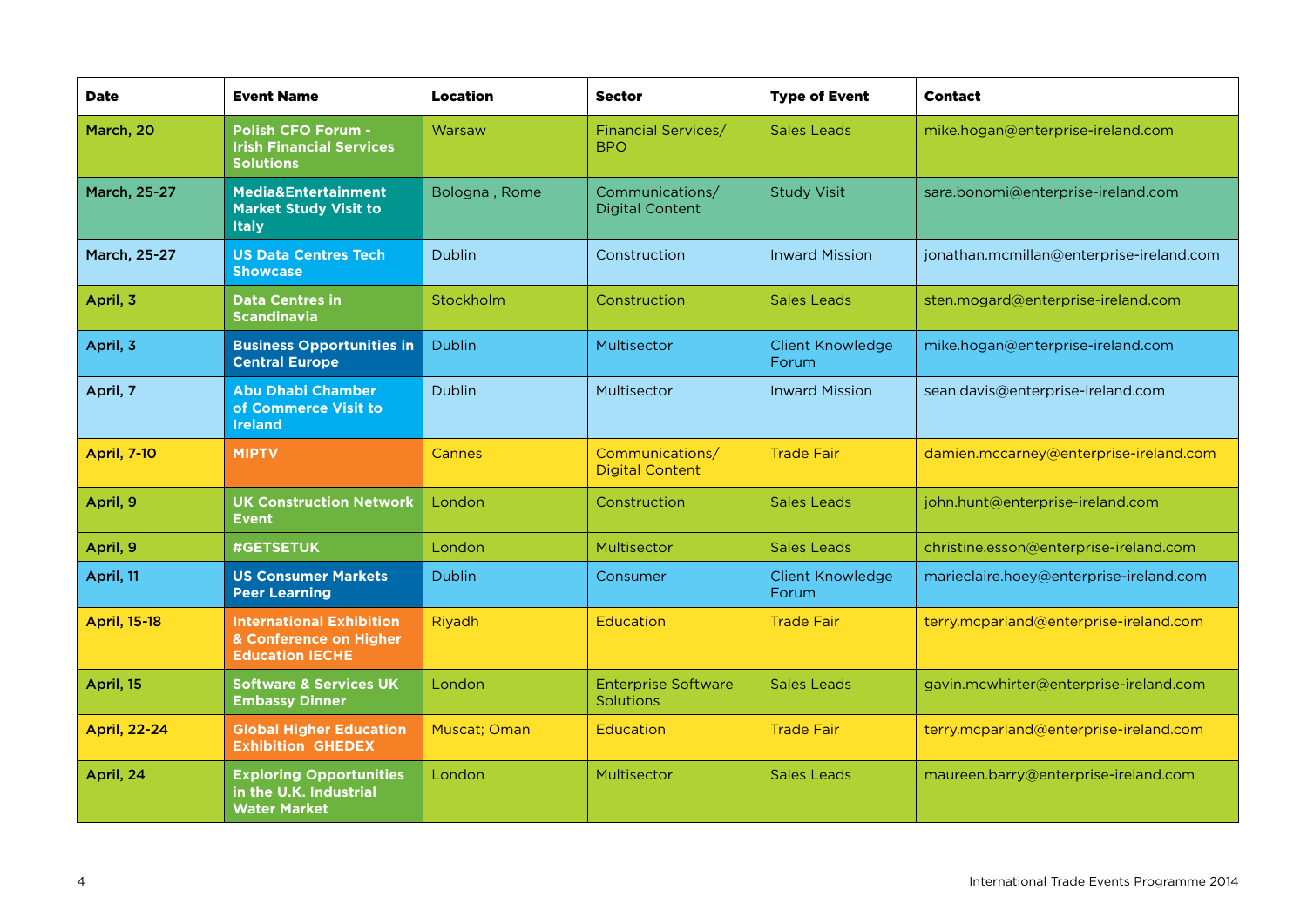| <b>Date</b>      | <b>Event Name</b>                                                                     | <b>Location</b>              | <b>Sector</b>                             | <b>Type of Event</b>             | <b>Contact</b>                           |
|------------------|---------------------------------------------------------------------------------------|------------------------------|-------------------------------------------|----------------------------------|------------------------------------------|
| April, 24-25     | <b>E-Healthcare MSV to</b><br><b>Spain</b>                                            | Madrid                       | Communications/<br><b>Digital Content</b> | <b>Study Visit</b>               | carmen.gcortina@enterprise-ireland.com   |
| April, 30        | <b>Exploring Exporting</b><br><b>Workshop</b>                                         | <b>Dublin</b>                | Multisector                               | <b>Client Knowledge</b><br>Forum | rena.cushion@enterprise-ireland.com      |
| May, 4-6         | <b>Trade Mission to Texas</b>                                                         | Houston                      | Multisector                               | <b>Outward Mission</b>           | nick.marmion@enterprise-ireland.com      |
| May, 6           | <b>Petfood Market</b><br><b>Innovation</b>                                            | <b>Dublin</b>                | Consumer                                  | <b>Client Knowledge</b><br>Forum | garrett.dee@enterprise-ireland.com       |
| <b>May, 7</b>    | <b>Aviation Embassy Dinner</b>                                                        | London                       | Aviation                                  | <b>Outward Mission</b>           | kevin.mitchell@enterprise-ireland.com    |
| May, 14-16       | <b>CIETT World</b><br><b>Employment Conference</b>                                    | <b>Brussels</b>              | Business/Consumer<br><b>Services</b>      | <b>Trade Fair</b>                | patrick.torrekens@enterprise-ireland.com |
| May, 15-16       | <b>Italy Aviation Networking</b><br><b>Event</b>                                      | Rome                         | Aviation                                  | Sales Leads                      | vito.garofalo@enterprise-ireland.com     |
| May, 19-24       | <b>EuroPCR</b>                                                                        | Paris                        | Life Sciences                             | <b>Study Visit</b>               | john.shiel@enterprise-ireland.com        |
| May, 19-21       | <b>Middle East Petrotech</b>                                                          | Manama: Bahrain              | Multisector                               | <b>Trade Fair</b>                | georges.maalouf@enterprise-ireland.com   |
| May, 21-23       | <b>European BioPharma</b><br><b>Engineering and</b><br><b>Construction Forum</b>      | Cork                         | Multisector                               | <b>Inward Mission</b>            | karen.hallez@enterprise-ireland.com      |
| May, 23-24       | <b>Swedish Equestrian</b><br><b>Trade Event</b>                                       | Stockholm                    | Consumer                                  | <b>Outward Mission</b>           | daniel.oneill@enterprise-ireland.com     |
| May, 25-30       | <b>NAFSA</b>                                                                          | San Diego                    | Education                                 | <b>Trade Fair</b>                | gill.roe@enterprise-ireland.com          |
| May, 27-29       | <b>Beauty World Middle</b><br><b>East</b>                                             | <b>Dubai</b>                 | Consumer                                  | <b>Trade Fair</b>                | clare.roche@enterprise-ireland.com       |
| <b>May, 28</b>   | <b>Telefonica; Opportunities</b>                                                      | Madrid                       | Communications/<br><b>Digital Content</b> | <b>Sales Leads</b>               | raul.marigorta@enterprise-ireland.com    |
| <b>May, 28</b>   | <b>Opportunities in the</b><br><b>Agricultural Sector in</b><br><b>Eastern Europe</b> | <b>Dublin</b>                | Engineering                               | <b>Client Knowledge</b><br>Forum | ladislav.muller@enterprise-ireland.com   |
| <b>May, 29</b>   | <b>Exploring Exporting</b><br><b>Workshop</b>                                         | Athlone                      | Multisector                               | <b>Client Knowledge</b><br>Forum | rena.cushion@enterprise-ireland.com      |
| <b>June, 1-3</b> | <b>Trade Mission to Qatar</b><br>and Oman                                             | Doha; Qatar, Muscat;<br>Oman | Multisector                               | <b>Outward Mission</b>           | sean.davis@enterprise-ireland.com        |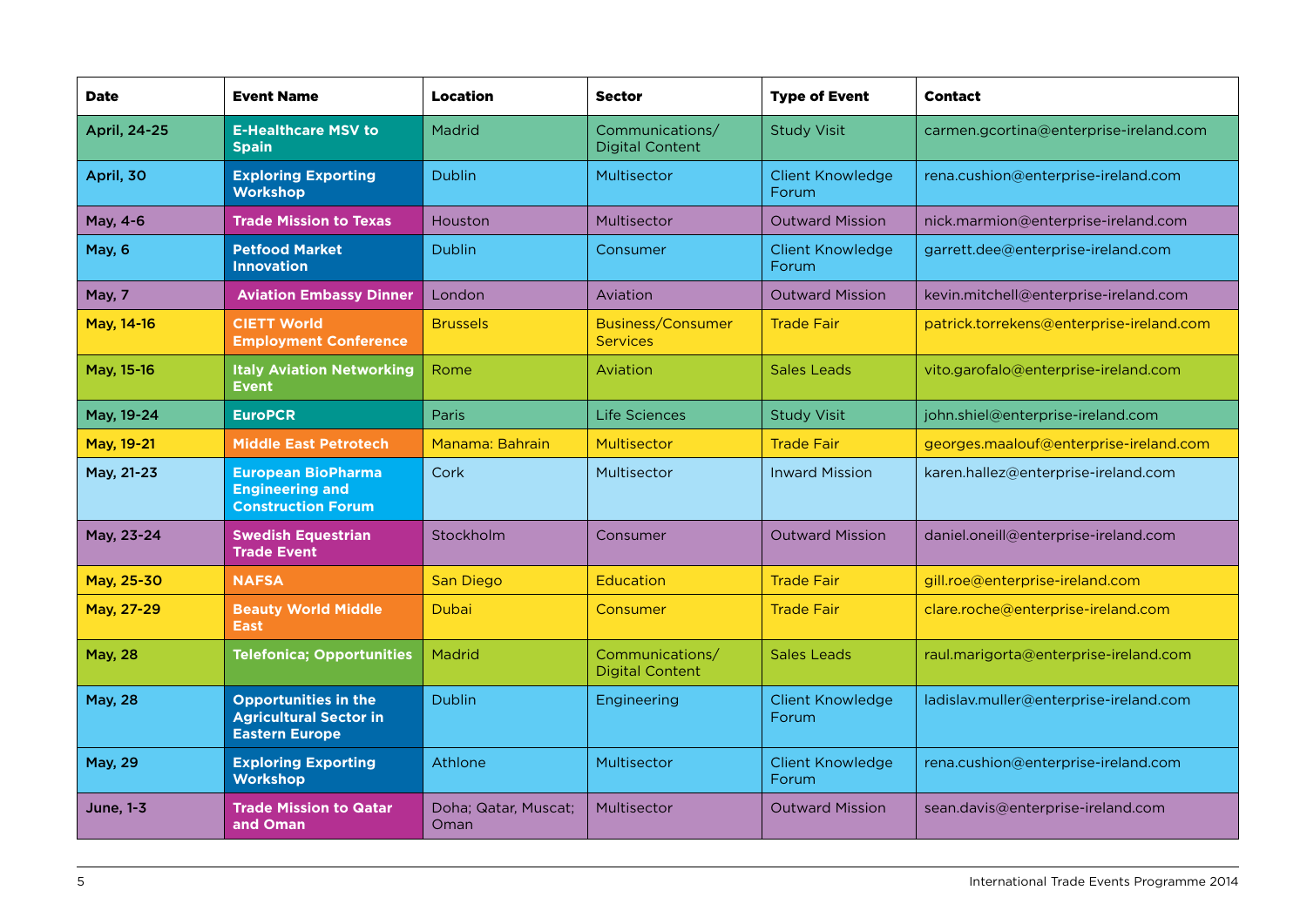| <b>Date</b>        | <b>Event Name</b>                                                                         | <b>Location</b>      | <b>Sector</b>                                  | <b>Type of Event</b>             | <b>Contact</b>                                    |
|--------------------|-------------------------------------------------------------------------------------------|----------------------|------------------------------------------------|----------------------------------|---------------------------------------------------|
| June, 4            | <b>International Festival of</b><br><b>Business</b>                                       | Liverpool            | <b>Enterprise Software</b><br><b>Solutions</b> | <b>Trade Fair</b>                | gavin.mcwhirter@enterprise-ireland.com            |
| June, 11-13        | <b>Swiss Business Mission</b>                                                             | Geneva, Basel        | Multisector                                    | <b>Outward Mission</b>           | eddie.goodwin@enterprise-ireland.com              |
| <b>June, 11-14</b> | <b>New Zealand National</b><br><b>Field Days</b>                                          | Hamilton             | <b>Engineering</b>                             | <b>Trade Fair</b>                | christopher.littlewood@enterprise-ireland.<br>com |
| <b>June, 11-13</b> | <b>ICT MSV</b> to Poland                                                                  | Krakow               | Communications/<br><b>Digital Content</b>      | <b>Outward Mission</b>           | mike.hogan@enterprise-ireland.com                 |
| <b>June</b> , 17   | <b>Insurance Risk</b><br><b>&amp;Compliance Conference</b><br>& Dinner                    | London               | Financial Services/<br><b>BPO</b>              | Sales Leads                      | judi.blackmur@enterprise-ireland.com              |
| <b>June, 23-27</b> | <b>Financial Services, ICT,</b><br><b>Cleantech, Life Sciences</b><br><b>MSV to China</b> | Beijing, Shanghai    | Multisector                                    | <b>Outward Mission</b>           | gary.fallon@enterprise-ireland.com                |
| <b>June, 27</b>    | <b>Exploring Exporting</b><br><b>Workshop</b>                                             | Limerick             | Multisector                                    | <b>Client Knowledge</b><br>Forum | rena.cushion@enterprise-ireland.com               |
| <b>July, 22-24</b> | <b>Middle East ICT</b><br><b>Opportunities Seminar</b>                                    | <b>Dublin</b>        | Communications/<br><b>Digital Content</b>      | <b>Client Knowledge</b><br>forum | abdull.ali@enterprise-ireland.com                 |
| September, 2       | <b>Womenswear Trend</b><br>Forecast A/W                                                   | <b>Dublin</b>        | Consumer                                       | <b>Client Knowledge</b><br>Forum | kate.english@enterprise-ireland.com               |
| September, 1-5     | <b>Software and Services</b><br><b>Trade Mission to Australia</b>                         | Sydney, Melbourne    | <b>Enterprise Software</b><br><b>Solutions</b> | <b>Outward Mission</b>           | regina.okeeffe@enterprise-ireland.com             |
| September, 8-11    | <b>Saudi Agriculture</b>                                                                  | Riyadh               | Engineering                                    | <b>Trade Fair</b>                | daniel.cunningham@enterprise-ireland.com          |
| September, 8-11    | <b>Competitive Carriers</b><br><b>Association Conference</b><br>and Exhibition            | <b>Las Vegas</b>     | Communications/<br><b>Digital Content</b>      | <b>Trade Fair</b>                | fergal.omoore@enterprise-ireland.com              |
| September, 8-11    | <b>Canada Agritech</b>                                                                    | Woodstock; Ontario   | Engineering/<br>Agriculture                    | <b>Study Visit</b>               | ross.ocolmain@enterprise-ireland.com              |
| September, 8-16    | <b>TechCrunch Disrupt</b>                                                                 | <b>San Francisco</b> | Communications/<br><b>Digital Content</b>      | <b>Trade Fair</b>                | simone.boswell@enterprise-ireland.com             |
| September, 16-19   | <b>EAIE</b>                                                                               | Prague               | <b>Education</b>                               | <b>Trade Fair</b>                | vivienne.nolan@enterprise-ireland.com             |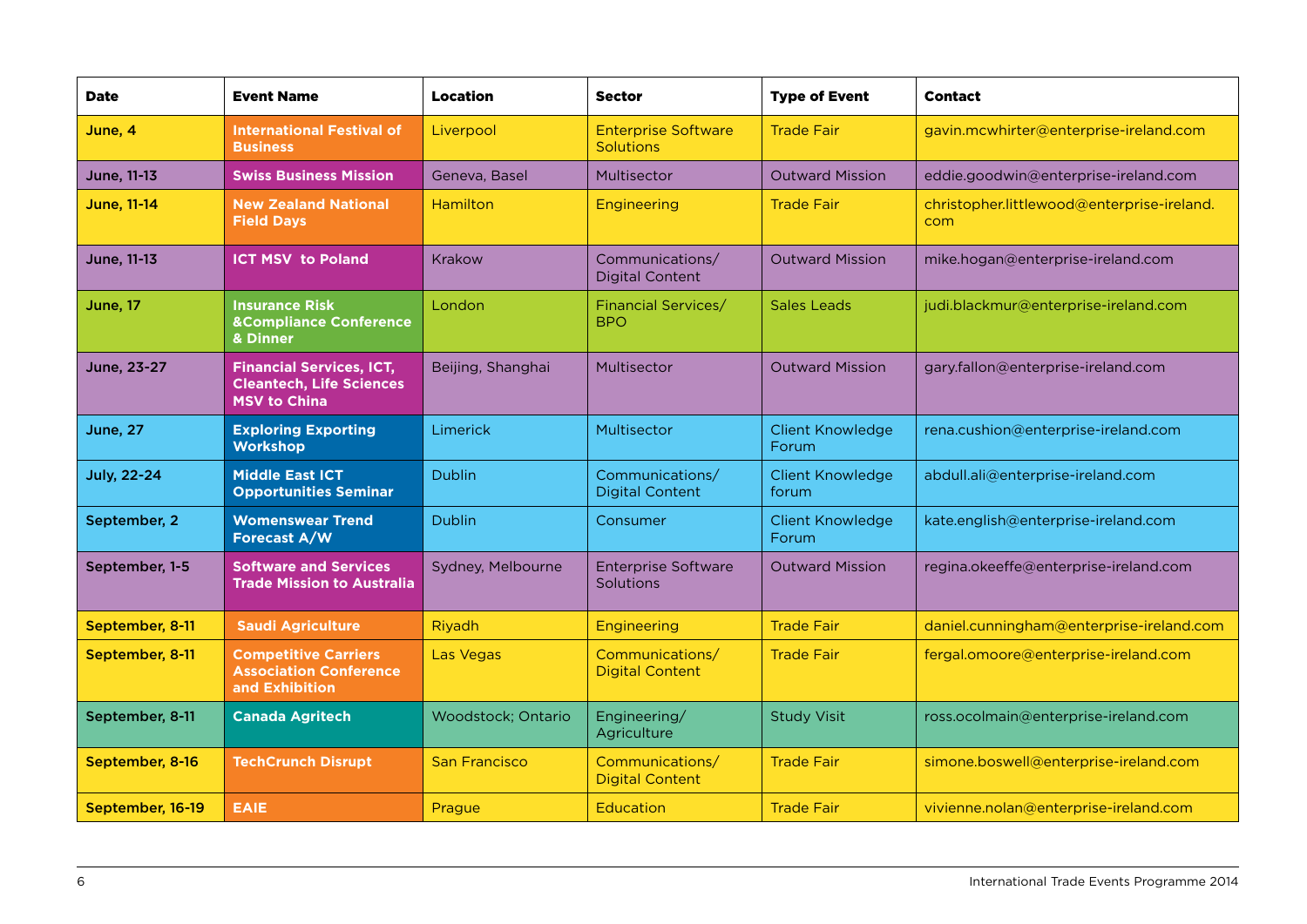| <b>Date</b>                      | <b>Event Name</b>                                                           | <b>Location</b>                                         | <b>Sector</b>                             | <b>Type of Event</b>             | <b>Contact</b>                          |
|----------------------------------|-----------------------------------------------------------------------------|---------------------------------------------------------|-------------------------------------------|----------------------------------|-----------------------------------------|
| September, 18                    | <b>Exploring Exporting</b><br><b>Workshop</b>                               | <b>Dundalk</b>                                          | Multisector                               | <b>Client Knowledge</b><br>Forum | rena.cushion@enterprise-ireland.com     |
| September, 18-20                 | <b>NACAC</b>                                                                | Indianapolis:USA                                        | <b>Education</b>                          | <b>Trade Fair</b>                | gill.roe@enterprise-ireland.com         |
| September, 22-25                 | <b>International Markets</b><br><b>Week</b>                                 | <b>Dublin</b>                                           | Multisector                               | <b>Client Knowledge</b><br>Forum | jim.maguire@enterprise-ireland.com      |
| October, 1-2                     | <b>Benelux Food Processing</b><br><b>Platform</b>                           | Ghent; Belgium,<br>Amsterdam, The<br><b>Netherlands</b> | Multisector                               | Sales Leads                      | david.corcoran@enterprise-ireland.com   |
| October, 6-9                     | <b>MIPCOM</b>                                                               | Cannes                                                  | Communications/<br><b>Digital Content</b> | <b>Trade Fair</b>                | damien.mccarney@enterprise-ireland.com  |
| October, 6-8                     | <b>Timber Expo</b>                                                          | <b>Birmingham</b>                                       | Construction                              | <b>Trade Fair</b>                | john.hunt@enterprise-ireland.com        |
| October, 7-9                     | <b>MRO -Europe</b>                                                          | <b>Madrid</b>                                           | Aviation                                  | <b>Trade Fair</b>                | rory.goldsmith@enterprise-ireland.com   |
| October, 9-10                    | <b>Travel Software Seminar</b><br>and Networking Event                      | Madrid                                                  | <b>Enterprise Software</b><br>Solutions   | <b>Study Visit</b>               | raul.marigorta@enterprise-ireland.com   |
| October, 11-13                   | <b>AfricaCom</b>                                                            | <b>Cape Town</b>                                        | Communications/<br><b>Digital Content</b> | <b>Trade Fair</b>                | Fred.klinkenberg@enterprise-ireland.com |
| October, 14-17                   | <b>Selling Equipment</b><br>and Services to Polish<br><b>Municipalities</b> | Warsaw                                                  | Multisector                               | <b>Study Visit</b>               | mike.hogan@enterprise-ireland.com       |
| October, 20-23                   | <b>Trade Mission to Turkey</b>                                              | Ankara, Istanbul                                        | Multisector                               | <b>Outward Mission</b>           | jonathan.ryan@enterprise-ireland.com    |
| October, 20-24                   | <b>French Regional Market</b><br><b>Visit</b>                               | Lille                                                   | Multisector                               | <b>Outward Mission</b>           | sinead.lonergan@enterprise-ireland.com  |
| October, 23-24                   | <b>MSV to International</b><br><b>Dairy Cattle Show</b>                     | Cremona; Italy                                          | Engineering                               | <b>Study Visit</b>               | roberta.digesu@enterprise-ireland.com   |
| October, 25-2<br><b>November</b> | <b>Education Mission to</b><br><b>China</b>                                 | Beijing, Guangzhou,<br>Chengdu, Shanghai                | Education                                 | <b>Outward Mission</b>           | gary.fallon@enterprise-ireland.com      |
| October, 29-31                   | <b>NAJAH Higher Education</b><br><b>Exhibition UAE</b>                      | <b>Abu Dhabi</b>                                        | <b>Education</b>                          | <b>Trade Fair</b>                | terry.mcparland@enterprise-ireland.com  |
| October, 30                      | <b>Exploring Exporting</b><br>Workshop                                      | Wexford                                                 | Multisector                               | <b>Client Knowledge</b><br>Forum | rena.cushion@enterprise-ireland.com     |
| November, 3-7                    | <b>Dairy MSV to India</b>                                                   | Gujarat, Delhi                                          | Food                                      | <b>Study Visit</b>               | jolene.pereira@enterprise-ireland.com   |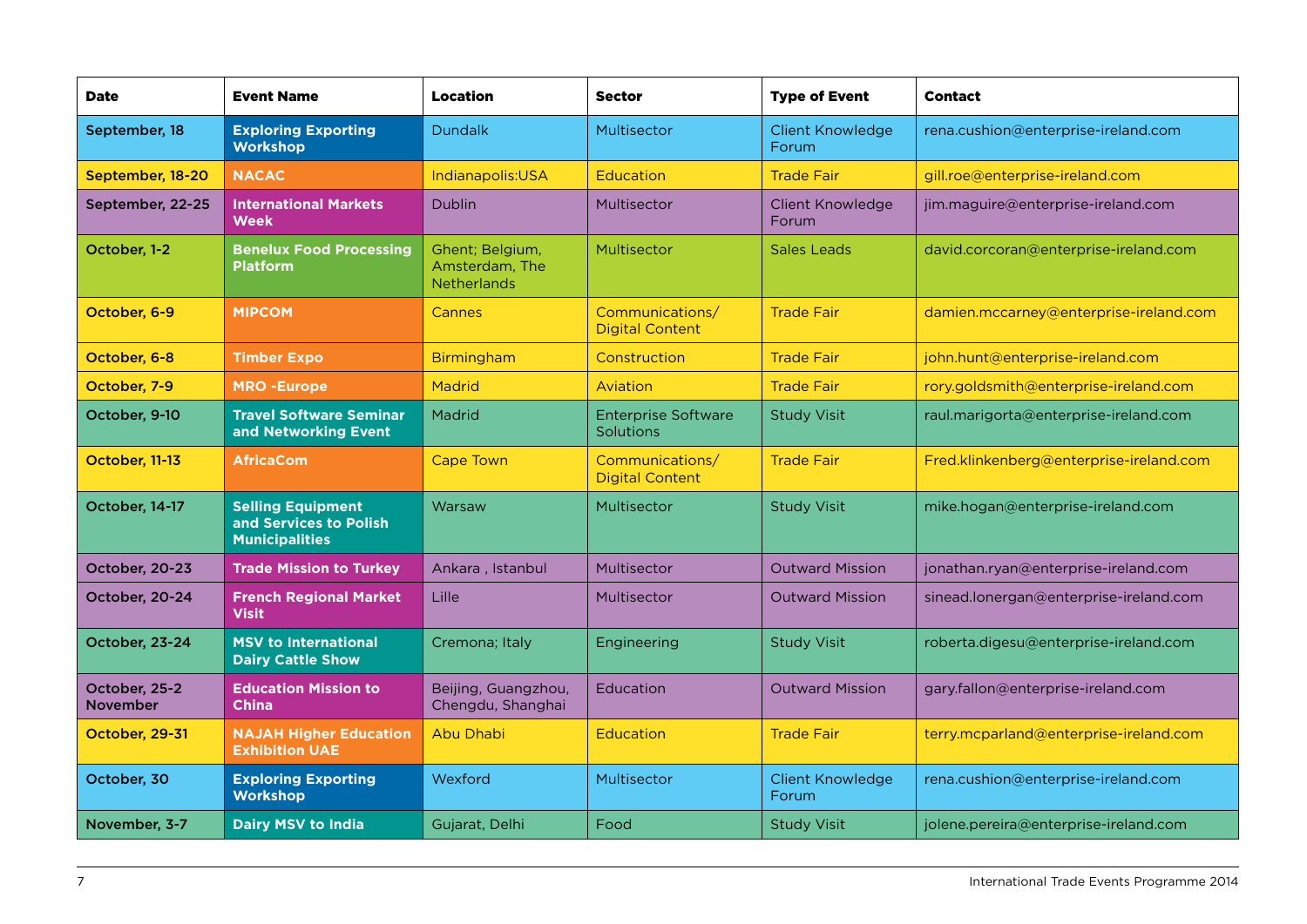| <b>Date</b>     | <b>Event Name</b>                                                           | <b>Location</b>                                      | <b>Sector</b>                             | <b>Type of Event</b>             | <b>Contact</b>                                    |
|-----------------|-----------------------------------------------------------------------------|------------------------------------------------------|-------------------------------------------|----------------------------------|---------------------------------------------------|
| November, 4-6   | <b>International Conference</b><br>on Ocean Energy                          | Halifax; Canada                                      | Life Sciences                             | <b>Trade Fair</b>                | ross.ocolmain@enterprise-ireland.com              |
| November, 5-6   | <b>Ad Tech</b>                                                              | <b>New York</b>                                      | Communications/<br><b>Digital Content</b> | <b>Study Visit</b>               | kristie.dagnes@enterprise-ireland.com             |
| November, 5-7   | <b>Market Study Visit to</b><br><b>Indonesia</b>                            | Jakarta                                              | Construction/Aviation                     | <b>Study Visit</b>               | Smruti.inamdar@enterprise-ireland.com             |
| November, 10-14 | <b>Education Mission to</b><br><b>India</b>                                 | Mumbai, Delhi,<br>Chennai, Pune,<br><b>Bangalore</b> | Education                                 | <b>Outward Mission</b>           | lucia.reynolds@enterprise-ireland.com             |
| November, 11-13 | <b>AfricaCom</b>                                                            | <b>Cape Town</b>                                     | Communications/<br><b>Digital Content</b> | <b>Trade Fair</b>                | Fred.Klinkenberg@enterprise-ireland.com           |
| November, 12-14 | <b>Russian Internet Week</b>                                                | Moscow                                               | <b>Enterprise Software</b><br>Solutions   | <b>Study Visit</b>               | olesya.chaplynska@enterprise-ireland.com          |
| November, 13    | <b>Medical Technology</b><br><b>Networking Event</b>                        | <b>Dusseldorf</b>                                    | Life Sciences                             | <b>Sales Leads</b>               | jane.greene@enterprise-ireland.com                |
| November, 13    | <b>Financial Services &amp; BPO</b><br><b>Embassy Dinner</b>                | London                                               | Financial Services/<br><b>BPO</b>         | Sales Leads                      | judi.blackmur@enterprise-ireland.com              |
| November, 17-20 | <b>Trade Mission to Mexico</b>                                              | <b>Mexico City</b>                                   | Multisector                               | <b>Outward Mission</b>           | garry.forde@enterprise-ireland.com                |
| November, 18-20 | <b>LTE North America</b><br><b>Conference and</b><br><b>Exhibition</b>      | <b>Dallas</b>                                        | Communications/<br><b>Digital Content</b> | <b>Study Visit</b>               | fergal.omoore@enterprise-ireland.com              |
| November, 24-28 | <b>Market Development</b><br><b>Mission to Perth and</b><br><b>Brisbane</b> | Perth, Brisbane                                      | Multisector                               | <b>Outward Mission</b>           | christopher.littlewood@enterprise-ireland.<br>com |
| November, 25    | <b>Exploring Exporting</b><br><b>Workshop</b>                               | Galway                                               | Multisector                               | <b>Client Knowledge</b><br>Forum | rena.cushion@enterprise-ireland.com               |
| November, 29-30 | <b>Euro Pos</b>                                                             | São Paulo                                            | Education                                 | <b>Trade Fair</b>                | terry.mcparland@enterprise-ireland.com            |
| December, 2     | Salão do Universitário -<br>Pós graduação na Europa                         | Curitiba; Brazil                                     | Education                                 | <b>Trade Fair</b>                | terry.mcparland@enterprise-ireland.com            |
| December, 4     | <b>Exploring Exporting</b><br><b>Workshop</b>                               | <b>Dublin</b>                                        | Multisector                               | <b>Client Knowledge</b><br>Forum | rena.cushion@enterprise-ireland.com               |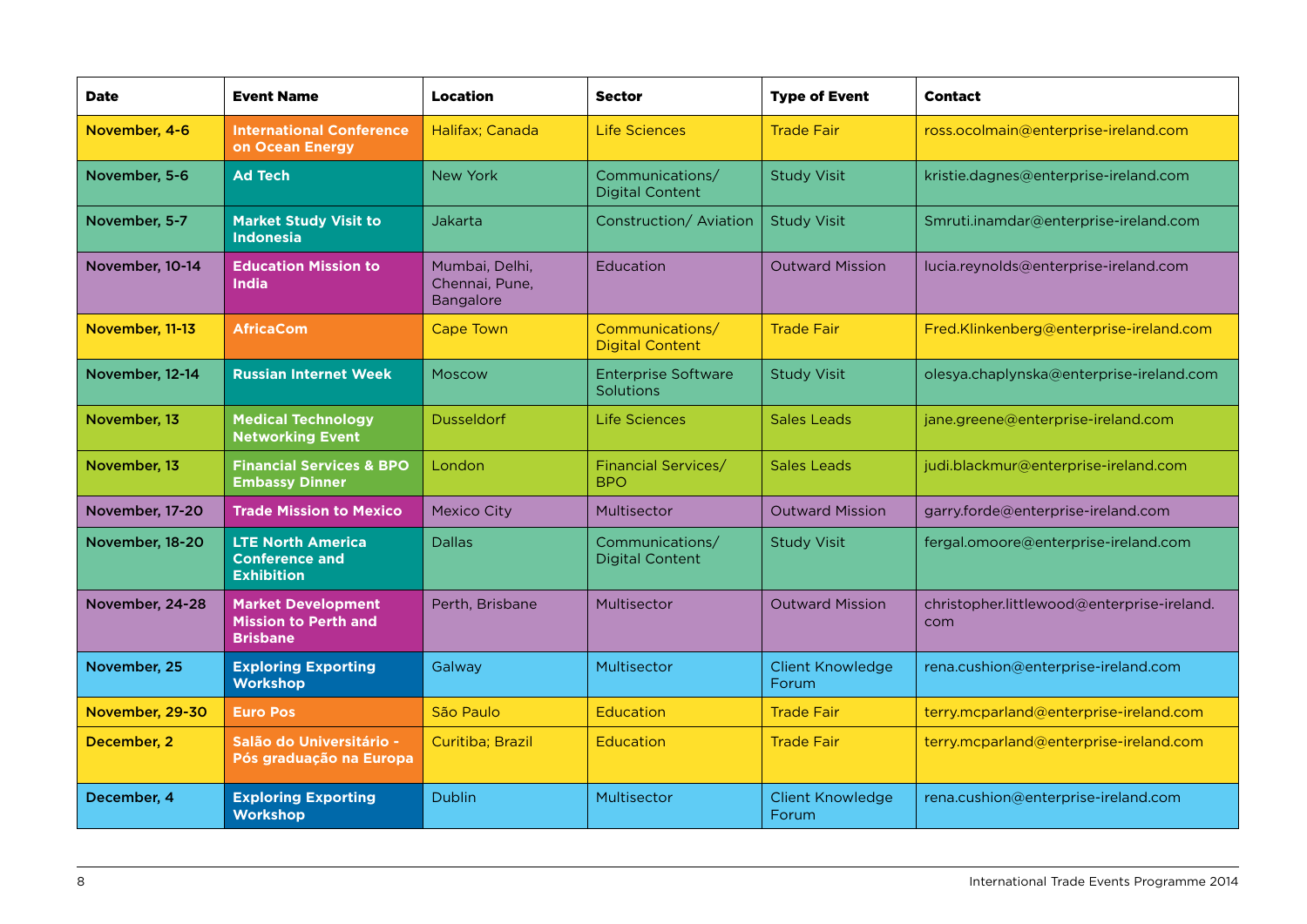| REGION/OFFICE                 | TELEPHONE           | <b>FACSIMILE</b>    | <b>ADDRESS</b>                                                                                                                                              |
|-------------------------------|---------------------|---------------------|-------------------------------------------------------------------------------------------------------------------------------------------------------------|
| <b>HEAD OFFICE</b>            |                     |                     |                                                                                                                                                             |
| <b>Dublin</b>                 | $+(353)$ 1 727 2000 | +(353) 1727 2020    | The Plaza, East Point Business Park, Dublin 3, Ireland                                                                                                      |
| <b>EUROPE</b>                 |                     |                     |                                                                                                                                                             |
| Amsterdam                     | $+(3120)$ 676 3141  |                     | World Trade Center, Strawinskylaan 1351, 1077 XX, Amsterdam, Netherlands                                                                                    |
| <b>Brussels</b>               | +(32 2) 673 9866    |                     | Park View, Chaussee d'Etterbeek, 180 Etterbeeksesteenweg, Bruxelles 1040, Brussel, Belgium                                                                  |
| London                        | +(44 20) 7438 8700  | +(44 20) 7438 8749  | 2nd Floor, Shaftesbury House, 151 Shaftesbury Avenue, London WC2H 8AL, England                                                                              |
| Paris                         | +(33 1) 5343 1200   | +(33 1) 4742 8476   | 33 Rue De Miromesnil, 75008 Paris, France                                                                                                                   |
| Stockholm                     | $+(468)$ 459 2160   | $+(468)6617595$     | Box 5737, Sibyllegatan 49, 114 87 Stockholm, Sweden                                                                                                         |
| <b>Budapest</b>               | $+(361)$ 301 4950   | $+(361)$ 301 4955   | Bank Centre, Szabadság Tér 7, Budapest 1054, Hungary                                                                                                        |
| Düsseldorf                    | +(49 211) 470 590   | +(49 211) 470 5932  | Derendorfer Allee 6, 40476 Düsseldorf, Germany                                                                                                              |
| Moscow                        | +(7495) 937 5943    | +(7495) 680 5362    | C/O Commercial Section, Embassy of Ireland, Grokholsky, Pereulok 5, Moscow, Russia                                                                          |
| Prague                        | +(420) 257 199 621  | +(420) 257 532 224  | Trziste 13, 118 00 Prague 1, Czech Republic                                                                                                                 |
| Warsaw                        | $+(4822)$ 583 1200  | $+(4822)$ 646 5015  | Ulica Mysia 5, 00-496 Warsaw, Poland                                                                                                                        |
| Madrid                        | +(34 91) 436 4086   | $+(3491)$ 435 6603  | Casa de Irlanda, Paseo de la Castellana 46 - 3, 28046, Madrid, Spain                                                                                        |
| Milan                         | +(39 02) 8800991    | +(39 02) 8690243    | Via S. Maria Segreta 6, 20123 Milan, Italy                                                                                                                  |
| Istanbul                      | +(90212) 3191832    |                     | Buyukdere Cad.Metrocity AVM D Blok Kat:4, Levent, Istanbul, Turkey                                                                                          |
| <b>MIDDLE EAST AND AFRICA</b> |                     |                     |                                                                                                                                                             |
| Dubai                         | +(9714) 329 8384    | +(9714) 329 8372    | 4th Floor, Number One Sheikh Zayed Road, PO Box 115425, Dubai, United Arab Emirates                                                                         |
| Johannesburg                  | $+(2711) 5505440$   |                     | 24 Fricker Road, Illovo, Johannesburg, South Africa.                                                                                                        |
| Riyadh                        | +(966 1) 488 1383   | +(9661) 488 1094    | C/O Embassy of Ireland, PO Box 94349, Riyadh 11693, Saudi Arabia                                                                                            |
| <b>THE AMERICAS</b>           |                     |                     |                                                                                                                                                             |
| Austin                        | $+(1512)$ 514 6151  |                     | 7000 N Mopac Expwy, Suite 2099, Austin, TX 78731                                                                                                            |
| <b>Boston</b>                 | $+(1617)$ 292 3001  | $+(1617)$ 292 3002  | 535 Boylston St, 5th Floor, Boston, 02116 MA, USA                                                                                                           |
| New York                      | $+(1 212)$ 371 3600 | $+(1212)$ 371 6398  | Ireland House, 345 Park Avenue, 17th Floor, New York, NY 10154-0037, USA                                                                                    |
| São Paulo                     | $+(5511)$ 3355 4800 |                     | Rua Haddock Lobo, 1421 - Conj 51, Cerqueira César, São Paulo, 01414-003, SP, Brazil                                                                         |
| <b>Silicon Valley</b>         | $+(650)$ 294 4081   |                     | 800W, El Camino Real, Suite 420, Mountain View, CA 94040, USA                                                                                               |
| Toronto                       | $+(1416)$ 934 5033  | $+(1416)$ 928 6681  | 2 Bloor Street W, Suite 1501, Toronto, Ontario, M4W 3E2, Canada                                                                                             |
| <b>ASIA-PACIFIC</b>           |                     |                     |                                                                                                                                                             |
| <b>Beijing</b>                | +(86 10) 8448 8080  | +(86 10) 8448 4282  | Commercial Section, Embassy of Ireland, C612A Office Building, Beijing Lufthansa Ctr., No. 50 Liangmaqiao Road,<br>Chaoyang District, Beijing 100125, China |
| Hong Kong                     | +(852) 2845 1118    | +(852) 2845 9240    | Room 504 (5/F), Tower 2 Lippo Centre, 89 Queensway, Admiralty, Hong Kong                                                                                    |
| New Delhi                     | +(91 11) 424 03 178 | +(91 11) 424 03 177 | Commercial Section, Embassy of Ireland, 230 Jor Bagh, New Delhi 110 003, India                                                                              |
| Seoul                         | +(82 2) 755 4767    | $+(822)$ 757 3969   | Ireland House, 13th Floor Leema B/D, 146-1 Susong-Dong, Jongro-Ku, Seoul 110-755, Korea                                                                     |
| Shanghai                      | +(86 21) 6279 7088  | +(86 21) 6279 7066  | Commercial Section, Consulate General of Ireland, Suite 700A, Shanghai Centre, 1376 Najing Road West, Shanghai 200040, China                                |
| Singapore                     | $+(65)$ 6733 2180   | $+(65)$ 6733 0291   | Ireland House, 541 Orchard Road #08-00, Liat Towers, Singapore 238881                                                                                       |
| Sydney                        | $+(612)$ 927 38514  | $+(612)$ 926 49589  | Level 26, 1 Market Street, Sydney 2000, NSW, Australia                                                                                                      |
| Tokyo                         | $+(813)$ 3263 0611  | $+(813)$ 3263 0614  | Ireland House, 2-10-7 Kojimachi, Chiyoda-ku, Tokyo, 102-0083, Japan                                                                                         |